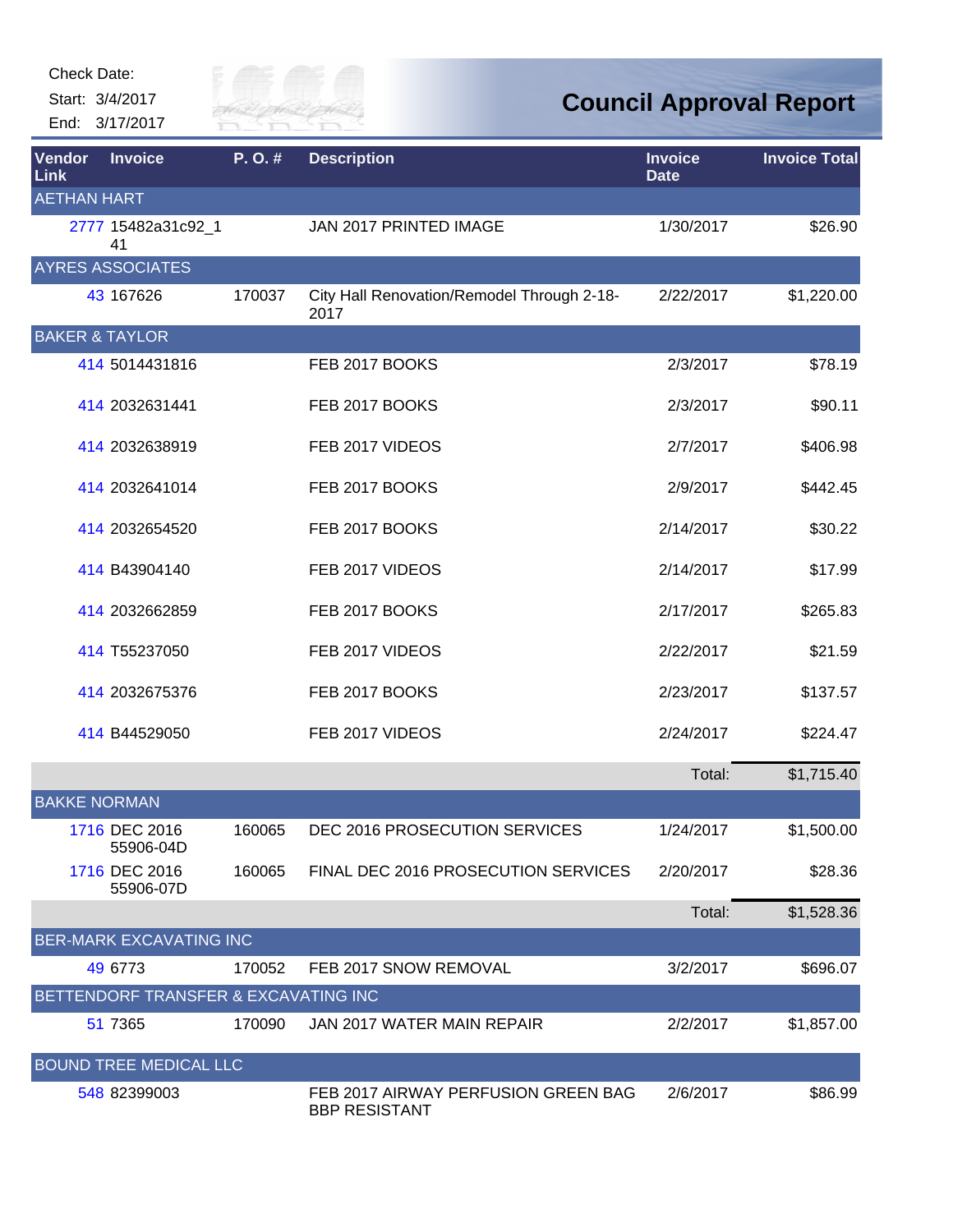| <b>Check Date:</b>    | Start: 3/4/2017<br>End: 3/17/2017  | till of t<br>River Fai |                                                          | <b>Council Approval Report</b> |                      |
|-----------------------|------------------------------------|------------------------|----------------------------------------------------------|--------------------------------|----------------------|
| Vendor<br><b>Link</b> | <b>Invoice</b>                     | P.O.#                  | <b>Description</b>                                       | <b>Invoice</b><br><b>Date</b>  | <b>Invoice Total</b> |
|                       | <b>CENGAGE LEARNING</b>            |                        |                                                          |                                |                      |
|                       | 123 60082096                       |                        | FEB 2017 BOOKS                                           | 2/9/2017                       | \$182.34             |
|                       | <b>CENTER POINT INC</b>            |                        |                                                          |                                |                      |
|                       | 412 1445894                        |                        | FEB 2017 BOOKS                                           | 2/1/2017                       | \$88.68              |
|                       | 412 1448970                        |                        | FEB 2017 BOOKS                                           | 2/1/2017                       | \$43.14              |
|                       |                                    |                        |                                                          | Total:                         | \$131.82             |
|                       | CHOICE1 HEALTH CARE SERVICES, LLC  |                        |                                                          |                                |                      |
|                       | 2114 6484                          |                        | <b>MEDICAL SUPPLIES</b>                                  | 12/8/2016                      | \$249.50             |
|                       | <b>CITY OF RIVER FALLS</b>         |                        |                                                          |                                |                      |
|                       | 72 01-24-17                        |                        | 2017 DEVELOPMENT INCENTIVES RFEDC<br><b>AGREEMENT</b>    | 1/18/2017                      | \$300,000.00         |
|                       | COMPUTER INTEGRATION TECHNOLOGY    |                        |                                                          |                                |                      |
|                       | 379 249539                         | 170047                 | FEB 2017 Professional Services Retainer 4hrs             | 2/21/2017                      | \$528.00             |
|                       | <b>COURT PAYMENTS</b>              |                        |                                                          |                                |                      |
|                       | 991200 CITATION<br>#4N80ZFXJ0S     |                        | <b>RESTITUTION FOR ANGIE AMUNDSON</b><br><b>CITATION</b> | 3/2/2017                       | \$56.98              |
|                       | 991200 CITATION#4N80<br>XVN01M     |                        | 2-28-2017 RESTITUTION FROM ERIKA<br><b>PATTERSON</b>     | 3/2/2017                       | \$150.00             |
|                       |                                    |                        |                                                          | Total:                         | \$206.98             |
|                       | DARRELL'S SEPTIC SERVICE INC       |                        |                                                          |                                |                      |
|                       | 85 24 63 6                         | 170004                 | FEB 2017 PORTA POTTY RENTAL DRY RUN<br><b>PARK</b>       | 2/28/2017                      | \$105.00             |
|                       | <b>DAVID E WILKENS INC</b>         |                        |                                                          |                                |                      |
|                       | 160 119092                         |                        | 1-6-17 AMBULANCE TOWING                                  | 1/6/2017                       | \$250.00             |
| <b>DEMCO INC</b>      |                                    |                        |                                                          |                                |                      |
|                       | 577 6063408                        |                        | FEB 2017 SUPPLIES                                        | 2/8/2017                       | \$559.50             |
|                       | DUANE W. NIELSEN COMPANY           |                        |                                                          |                                |                      |
|                       | 96 11586                           |                        | FEB 2017 FLOW METER CALIBRATION                          | 2/23/2017                      | \$590.50             |
| ELM USA, INC          |                                    |                        |                                                          |                                |                      |
|                       | 2626 1272 AAA                      |                        | FEB 2017 SUPPLIES                                        | 2/15/2017                      | \$168.95             |
|                       | ENERGIS HIGH VOLTAGE RESOURCES INC |                        |                                                          |                                |                      |
|                       | 101 26699                          | 170084                 | SOUTH FORK RELAY REPLACEMENT 1-13 to<br>$2 - 4 - 17$     | 2/8/2017                       | \$13,002.47          |
|                       | <b>ENTERPRISE FM TRUST</b>         |                        |                                                          |                                |                      |
|                       | <b>456 FBN</b>                     | 170035                 | FEB 2017 POOL CAR LEASE AND<br><b>MAINTENANCE</b>        | 3/3/2017                       | \$1,151.93           |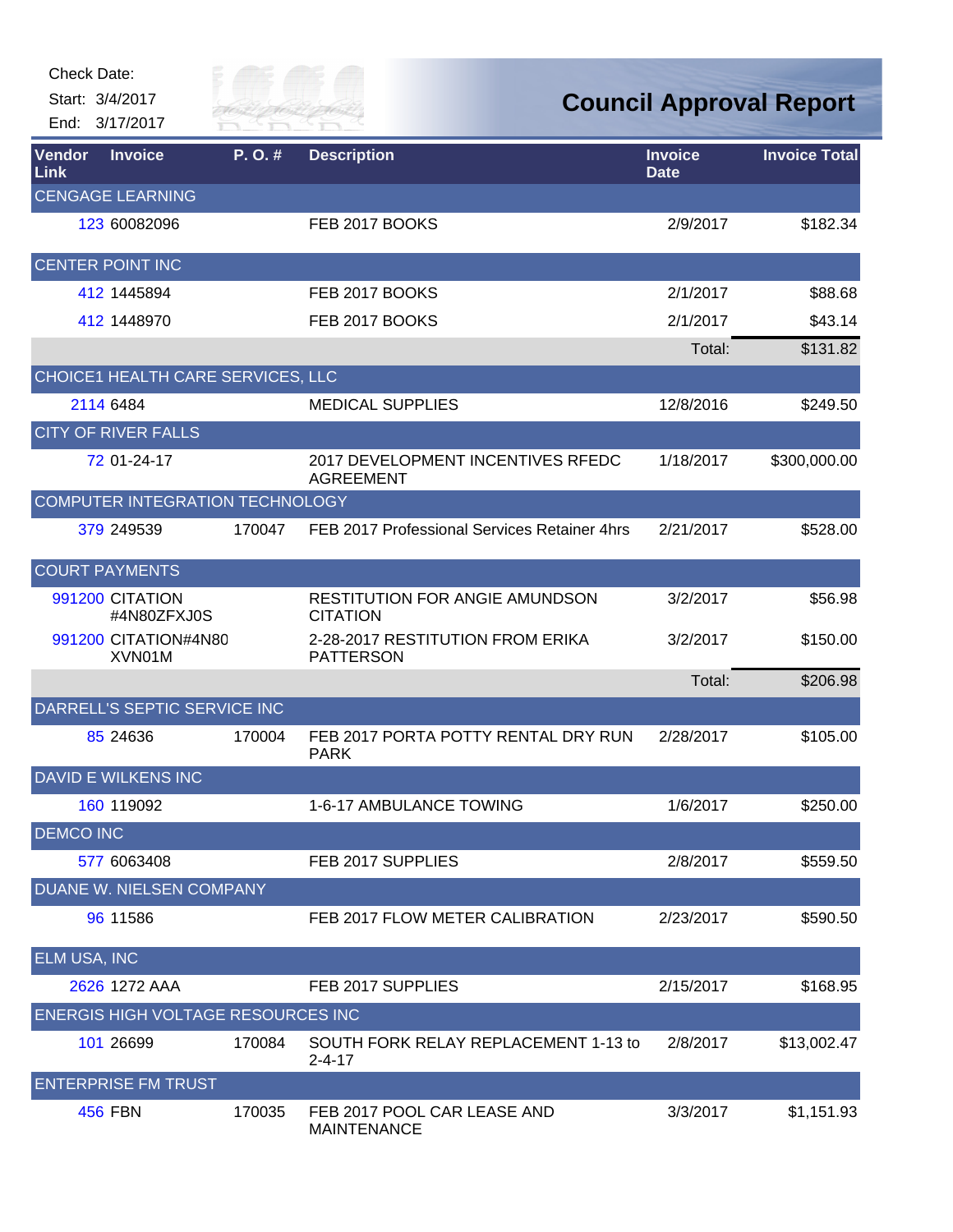| <b>Check Date:</b><br>Start: 3/4/2017<br>End: 3/17/2017 |                                        | Billy of C<br>River Fai |                                                                    |                               | <b>Council Approval Report</b> |
|---------------------------------------------------------|----------------------------------------|-------------------------|--------------------------------------------------------------------|-------------------------------|--------------------------------|
| Vendor<br>Link                                          | <b>Invoice</b>                         | P.O.#                   | <b>Description</b>                                                 | <b>Invoice</b><br><b>Date</b> | <b>Invoice Total</b>           |
| EO JOHNSON CO INC                                       |                                        |                         |                                                                    |                               |                                |
|                                                         | 98 20189784                            |                         | MARCH 2017 LIBRARY STANDARD<br><b>PAYMENT</b>                      | 2/14/2017                     | \$109.52                       |
|                                                         | <b>EXPRESS PERSONNEL SERVICES</b>      |                         |                                                                    |                               |                                |
|                                                         | 109 18537233-1                         | 170085                  | 2-19-17 WINTER/SPRING GIS TECHNICIAN                               | 2/21/2017                     | \$94.90                        |
|                                                         | FBG SERVICE CORPORATION                |                         |                                                                    |                               |                                |
| 364 791045                                              |                                        | 170103                  | January 2017 Cleaning Service                                      | 1/31/2017                     | \$4,529.79                     |
| 364 792944                                              |                                        | 170103                  | February 2017 Cleaning Service                                     | 2/28/2017                     | \$4,529.79                     |
|                                                         |                                        |                         |                                                                    | Total:                        | \$9,059.58                     |
| <b>GAGLIARDI WILLIAM</b>                                |                                        |                         |                                                                    |                               |                                |
|                                                         | 2174 3-9-17 PHOTOS                     |                         | MARCH 2017 PHOTOS 83 @ \$4each                                     | 3/9/2017                      | \$332.00                       |
|                                                         | <b>GIRARD'S BUSINESS SOLUTIONS INC</b> |                         |                                                                    |                               |                                |
|                                                         | 1571 1703RIVFALL                       | 170086                  | 2017 RFMU CHECK PROCESSING<br>SOFTWARE RENEWAL                     | 1/23/2017                     | \$2,410.00                     |
| <b>GROTH, RON</b>                                       |                                        |                         |                                                                    |                               |                                |
| 17                                                      | 2124 PER DIEM 3-10-                    |                         | ASSET MGMT WTR/WWTP 3-13 TO 3-16-17<br><b>MADISON</b>              | 3/10/2017                     | \$206.50                       |
| <b>HAWKINS INC</b>                                      |                                        |                         |                                                                    |                               |                                |
| 133 4028915                                             |                                        | 170100                  | FEB 2017 WATER DEPT - CHEMICALS                                    | 2/20/2017                     | \$2,106.39                     |
|                                                         | HUEBSCH LAUNDRY COMPANY                |                         |                                                                    |                               |                                |
| 146 3821815                                             |                                        | 170032                  | FEB 2017 HUEBSCH WATER UNIFORMS                                    | 2/15/2017                     | \$38.13                        |
| 146 3821817                                             |                                        | 170027                  | FEB 2017 HUEBSCH WWTP UNIFORMS                                     | 2/15/2017                     | \$34.47                        |
| 146 3805776                                             | <b>CREDIT OVRPY</b>                    | 170032                  | <b>CREDIT OVERPAYMENT 2-27-17 HUEBSCH</b><br><b>WATER UNIFORMS</b> | 2/17/2017                     | $-$38.13$                      |
| 146 3825654                                             |                                        | 170033                  | FEB 22 2017 HUEBSCH PW UNIFORMS                                    | 2/22/2017                     | \$132.31                       |
| 146 3826311                                             |                                        |                         | FEB 2017 LIBRARY BRUSHMATS / LINENS                                | 2/22/2017                     | \$86.08                        |
| 146 3825652                                             |                                        | 170031                  | FEB 2017 HUEBSCH ELECTRIC UNIFORMS                                 | 2/22/2017                     | \$189.94                       |
| 146 3825653                                             |                                        | 170032                  | FEB 2017 HUEBSCH WATER UNIFORMS                                    | 2/22/2017                     | \$38.13                        |
| 146 3825655                                             |                                        | 170027                  | FEB 2017 HUEBSCH WWTP UNIFORMS                                     | 2/22/2017                     | \$34.47                        |
| 146 3829522                                             |                                        | 170031                  | MARCH 2017 HUEBSCH ELECTRIC<br><b>UNIFORMS</b>                     | 3/1/2017                      | \$189.94                       |
| 146 3829523                                             |                                        | 170032                  | MARCH 2017 HUEBSCH WATER UNIFORMS                                  | 3/1/2017                      | \$38.13                        |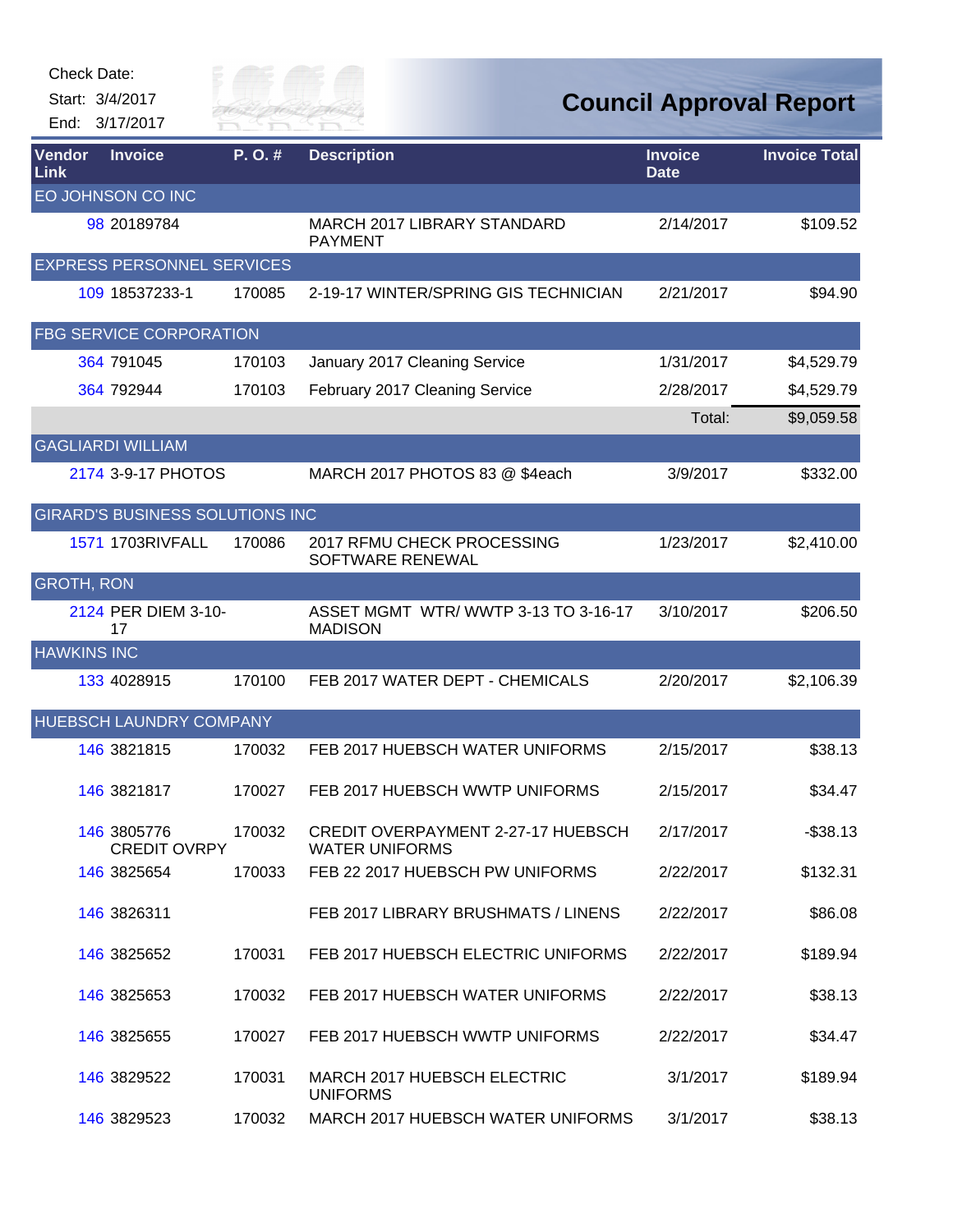Check Date:

Start: 3/4/2017

Gity of

End: 3/17/2017

| Vendor<br>Link      | <b>Invoice</b>                    | P.O.#                                  | <b>Description</b>                                             | <b>Invoice</b><br><b>Date</b> | <b>Invoice Total</b> |
|---------------------|-----------------------------------|----------------------------------------|----------------------------------------------------------------|-------------------------------|----------------------|
|                     | 146 3829525                       | 170027                                 | MARCH 2017 HUEBSCH WWTP UNIFORMS                               | 3/1/2017                      | \$34.47              |
|                     | 146 3830179                       |                                        | MARCH 2017 PD BRUSHMATS / LINENS                               | 3/1/2017                      | \$55.59              |
|                     | 146 380193                        |                                        | MARCH 2017 PW BRUSHMATS / LINENS                               | 3/1/2017                      | \$47.96              |
|                     | 146 3830201                       |                                        | MARCH 2017 CITY HALL BRUSHMATS /<br><b>LINENS</b>              | 3/1/2017                      | \$37.48              |
|                     | 146 3833983                       | 170031                                 | MARCH 2017 HUEBSCH ELECTRIC<br><b>UNIFORMS</b>                 | 3/8/2017                      | \$189.94             |
|                     | 146 3833986                       | 170027                                 | 2017 HUEBSCH WWTP UNIFORMS                                     | 3/8/2017                      | \$34.47              |
|                     |                                   |                                        |                                                                | Total:                        | \$1,143.38           |
|                     |                                   | INDUSTRIAL HEALTH SERVICES NETWORK INC |                                                                |                               |                      |
|                     | 948 110567                        |                                        | FEB 2017 OCCUPATIONAL HEALTH<br><b>SERVICES</b>                | 2/28/2017                     | \$92.90              |
| <b>INFOSEND INC</b> |                                   |                                        |                                                                |                               |                      |
|                     | 150 117087                        | 170055                                 | PROGRAMMING CHANGES 2017 RFMU<br>MONTHLY STMNT SERVIC          | 2/10/2017                     | \$150.00             |
|                     | <b>INSIGHT EDGE LLC</b>           |                                        |                                                                |                               |                      |
|                     | 1201 1502                         | 170089                                 | JAN-FEB 2017 MGMT LDRSHP TRNG PYMNT<br>2 OF 3                  | 2/1/2017                      | \$5,279.20           |
|                     | <b>JOHNSON BRANDT</b>             |                                        |                                                                |                               |                      |
|                     | 2213 PER DIEM 3-10-<br>17         |                                        | WCMA Winter Prof Development Conference 3-<br>$1 - 3 - 3 - 17$ | 3/6/2017                      | \$150.42             |
|                     | <b>KEYS WELL DRILLING COMPANY</b> |                                        |                                                                |                               |                      |
|                     | 169 2017006                       | 170043                                 | FEB 2017 #6 WELL PUMP REPLACEMENT                              | 2/20/2017                     | \$20,910.00          |
|                     | <b>LIBRARY REFUNDS</b>            |                                        |                                                                |                               |                      |
|                     | 995500 BC#3087700005<br>3186      |                                        | 3-6-17 ANNA ZALUSKY PAYMENT LOST BK<br>TIME TO SLEEP           | 3/7/2017                      | \$16.00              |
|                     |                                   | LINEHAN OUTDOOR SERVICES LLC           |                                                                |                               |                      |
|                     | 1570 2479                         | 170048                                 | JAN 2017 SNOW SHOVELING                                        | 2/2/2017                      | \$3,576.00           |
|                     | 1570 2508                         | 170048                                 | FEB 2017 SNOW SHOVELING                                        | 3/3/2017                      | \$1,200.00           |
|                     |                                   |                                        |                                                                | Total:                        | \$4,776.00           |
|                     | LOFFLER COMPANIES INC             |                                        |                                                                |                               |                      |
|                     | 182 20082653                      |                                        | FEB 2017 COURT STANDARD PAYMENT                                | 1/27/2017                     | \$135.00             |
|                     | 182 20082654                      |                                        | FEB 2017 MAILROOM STANDARD PAYMENT                             | 1/27/2017                     | \$1,395.00           |
|                     | 182 20242128                      |                                        | MARCH 2017 FD KONICA STANDARD<br><b>PAYMENT</b>                | 2/24/2017                     | \$216.00             |
|                     | 182 325317741                     |                                        | PW KONICA BASE PYMT MARCH<br>BASE/OVRG FEB 2017                | 2/24/2017                     | \$482.44             |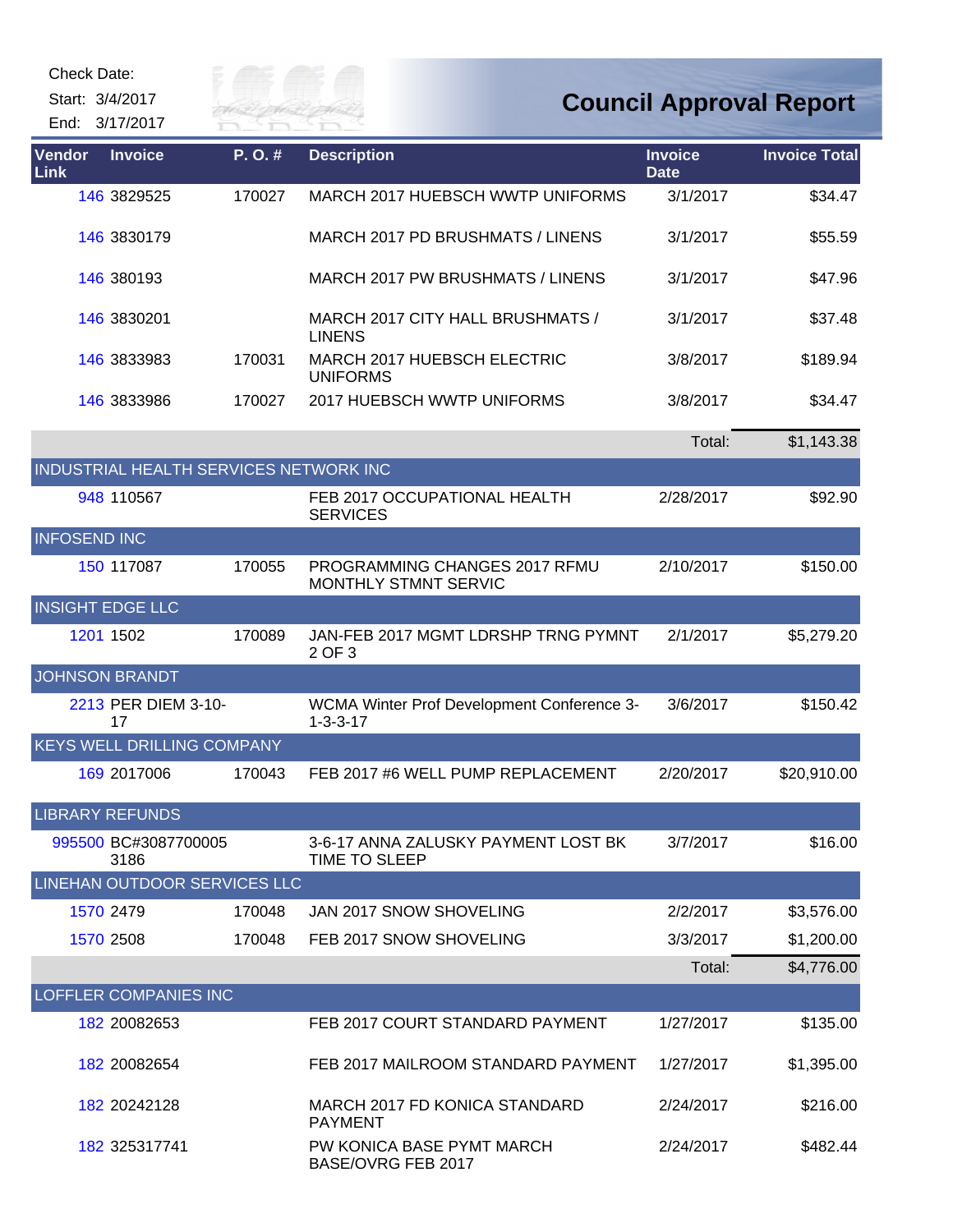Start: 3/4/2017 End: 3/17/2017



## **Council Approval Report**

| Vendor<br>Link     | <b>Invoice</b>                     | P.O.#  | <b>Description</b>                                          | <b>Invoice</b><br>Date | <b>Invoice Total</b> |
|--------------------|------------------------------------|--------|-------------------------------------------------------------|------------------------|----------------------|
|                    | 182 2460942                        |        | FD OVERAGE3-1-16to2-28-17 / BASE 3-1-<br>17to2-28-2018      | 3/1/2017               | \$470.34             |
|                    |                                    |        |                                                             | Total:                 | \$2,698.78           |
|                    | <b>MAILROOM FINANCE CO</b>         |        |                                                             |                        |                      |
|                    | 845 JAN-FEB 2017<br><b>POSTAGE</b> | 170066 | JAN-FEB 2017 POSTAGE MACHINE FUNDS                          | 2/15/2017              | \$2,000.00           |
|                    | MCKAHAN, CYNTHIA                   |        |                                                             |                        |                      |
|                    | 857 FEB 2017<br><b>PRIMARY EL</b>  |        | 1hr TRAINING/14.75hrs PRMRY ELEC<br>DAYWRK @8.25/hr         | 2/21/2017              | \$129.94             |
|                    | METERING & TECHNOLOGY SOLUTIONS    |        |                                                             |                        |                      |
|                    | 451 8261                           | 170061 | FEB 2017 WATER METERS AND PARTS                             | 2/14/2017              | \$5,852.00           |
|                    |                                    |        | MIDAMERICA ADMINISTRATIVE & RETIREMENT SOLUTIONS            |                        |                      |
|                    | 500 MAR000000214<br>2              |        | 3RD QUARTER 2016 HRA FEES 7-1-16 to 9-<br>$30 - 16$         | 12/29/2016             | \$485.00             |
| MOODY'S, INC       |                                    |        |                                                             |                        |                      |
|                    | 2700 2-24-17 FCS<br><b>ENRGY</b>   |        | FEB 2017 FOCUS ON ENERGY BUSINESS<br><b>INCENTIVE MATCH</b> | 2/24/2017              | \$2,459.00           |
| <b>MORNINGSTAR</b> |                                    |        |                                                             |                        |                      |
|                    | 883 2017 RENEWAL                   |        | 2017 RENEWAL INVOICE 4-11-17 TO 4-11-<br>2018               | 2/9/2017               | \$1,130.00           |
| <b>NEOGOV</b>      |                                    |        |                                                             |                        |                      |
|                    | 382 INV20128                       | 170059 | 2017 SOFTWARE LICENSE                                       | 1/12/2017              | \$3,291.50           |
|                    | PAYMENT SERVICE NETWORK INC        |        |                                                             |                        |                      |
|                    | 206 FEB 2017                       |        | FEB 2017 RFMU PAYMENT PROCESSING<br><b>SERVICES</b>         | 3/3/2017               | \$759.50             |
|                    | <b>PIERCE COUNTY TREASURER</b>     |        |                                                             |                        |                      |
|                    | 210 JAN 2017                       |        | JAN 2017 JAIL DWI INTERLOCK                                 | 3/9/2017               | \$827.80             |
|                    | 210 FEB 2017                       |        | FEB 2017 JAIL DWI INTERLOCK                                 | 3/9/2017               | \$1,182.01           |
|                    |                                    |        |                                                             | Total:                 | \$2,009.81           |
|                    | PRESCOTT WATER & SEWER UTILITY     |        |                                                             |                        |                      |
|                    | 1611 DEC-16 TO FEB<br>2017         |        | DEC 2016 TO FEB 2017 WATER/SEWER AMB<br><b>EMS BLDG</b>     | 2/28/2017              | \$185.46             |
|                    | PUMP AND METER SERVICE INC         |        |                                                             |                        |                      |
|                    | 783 116585-1J                      | 170024 | FEB 2017WHEEL LIFT                                          | 2/23/2017              | \$8,721.76           |
|                    | <b>QUALITY BOOKS INC</b>           |        |                                                             |                        |                      |
|                    | 658 198825                         |        | FEB 2017 BOOKS                                              | 1/31/2017              | \$3,136.69           |
|                    | 658 199092                         |        | FEB 2017 BOOKS                                              | 2/10/2017              | \$1,251.72           |
|                    |                                    |        |                                                             | Total:                 | \$4,388.41           |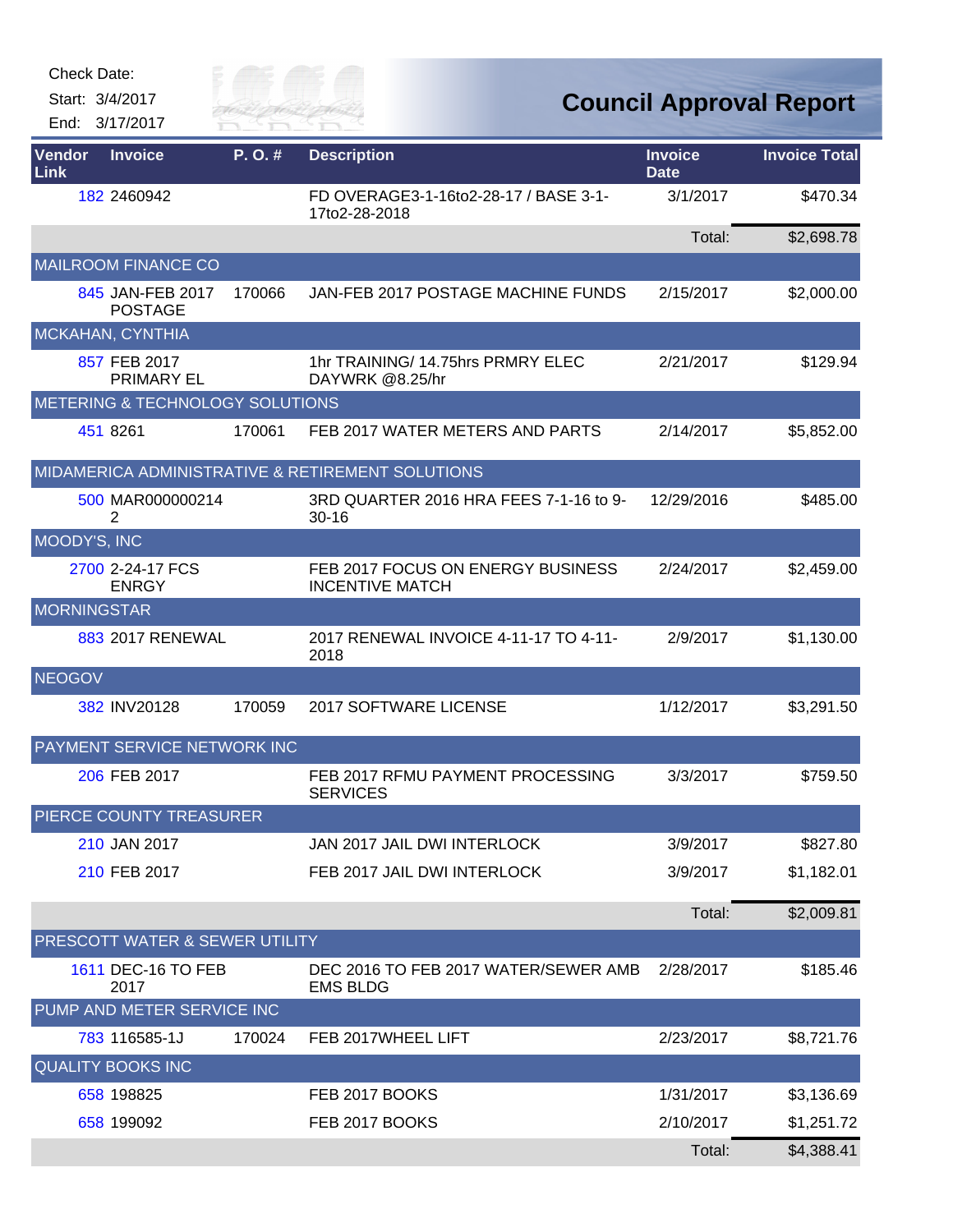Start: 3/4/2017

End: 3/17/2017



| Vendor<br>Link     | <b>Invoice</b>                            | P.O.#  | <b>Description</b>                                             | <b>Invoice</b><br><b>Date</b> | <b>Invoice Total</b> |
|--------------------|-------------------------------------------|--------|----------------------------------------------------------------|-------------------------------|----------------------|
|                    | RFMU PAYMENTS OR REFUNDS                  |        |                                                                |                               |                      |
|                    | 990610 2-24-17 ENRGY<br><b>IMPRVM</b>     |        | MARCH 2017 HOME ENERGY<br><b>IMPROVEMENTS</b>                  | 2/24/2017                     | \$1,250.00           |
|                    | <b>RIVER CITY ELECTRIC</b>                |        |                                                                |                               |                      |
|                    | 1291 1148                                 | 170094 | MISCELANEOUS ELEC PROJECTS AT CITY<br><b>BUILDINGS</b>         | 2/23/2017                     | \$6,574.30           |
|                    | RIVER FALLS CHAMBER OF COMMERCE INC       |        |                                                                |                               |                      |
|                    | 225 4TH QRT 2016                          |        | 4TH QRT ROOM TAX 2016                                          | 3/7/2017                      | \$17,829.34          |
|                    | <b>RIVER FALLS SENIOR CITIZENS</b>        |        |                                                                |                               |                      |
|                    | 438 MAR 2017<br><b>DONATION</b>           | 170034 | MARCH 2017 SENIOR CITIZEN MONTHLY<br><b>DONATION</b>           | 3/17/2017                     | \$500.00             |
| <b>SAVATREE</b>    |                                           |        |                                                                |                               |                      |
|                    | 772 4260828-1 OF11 170036<br><b>TREES</b> |        | JAN 2017 6" ASH S BEND GOLF VIEW TREE<br><b>TRIMMING</b>       | 2/23/2017                     | \$513.60             |
|                    | 772 4260249                               | 170036 | 2017 CITY TREE PRUNING                                         | 2/23/2017                     | \$2,985.00           |
|                    | 772 4260828<br>10OF11 TREES               | 170108 | FEB 2017 108 S BEND RF DRAINAGE DITCH<br><b>110 TREES</b>      | 2/23/2017                     | \$5,136.40           |
|                    |                                           |        |                                                                | Total:                        | \$8,635.00           |
|                    | <b>SCHINDLER ELEVATOR CORP</b>            |        |                                                                |                               |                      |
|                    | 444 8104483022                            |        | MARCH-APRIL-MAY 2017 ELEVATOR QTR<br><b>BILLING</b>            | 3/1/2017                      | \$810.69             |
| SIMPSON, SCOT      |                                           |        |                                                                |                               |                      |
|                    | 953 PER DIEM 3-1-3<br>$-3-17$             |        | WCMA Winter Prof Development Conference 3-<br>$1 - 3 - 3 - 17$ | 3/8/2017                      | \$325.74             |
|                    | 953 PER DIEM 3-9-3<br>$-10-17$            |        | ICMA MIDWEST REGNL SUMMIT 3-9-3-10-17<br><b>ELK GROVE IL</b>   | 3/8/2017                      | \$67.05              |
|                    |                                           |        |                                                                | Total:                        | \$392.79             |
|                    | ST CROIX COUNTY TREASURER                 |        |                                                                |                               |                      |
|                    | 252 JAN 2017                              |        | JAN 2017 JAIL DWI INTERLOCK                                    | 3/9/2017                      | \$703.40             |
|                    | 252 FEB 2017                              |        | FEB 2017 JAIL DWI INTERLOCK                                    | 3/9/2017                      | \$2,391.92           |
|                    |                                           |        |                                                                | Total:                        | \$3,095.32           |
| <b>STATE OF WI</b> |                                           |        |                                                                |                               |                      |
|                    | 259 JAN 2017                              |        | JANUARY 2017 PENALTY ASSESS                                    | 3/9/2017                      | \$4,135.29           |
|                    | 259 FEB 2017                              |        | FEB 2017 PENALTY ASSESSMENT                                    | 3/9/2017                      | \$4,285.35           |
|                    |                                           |        |                                                                | Total:                        | \$8,420.64           |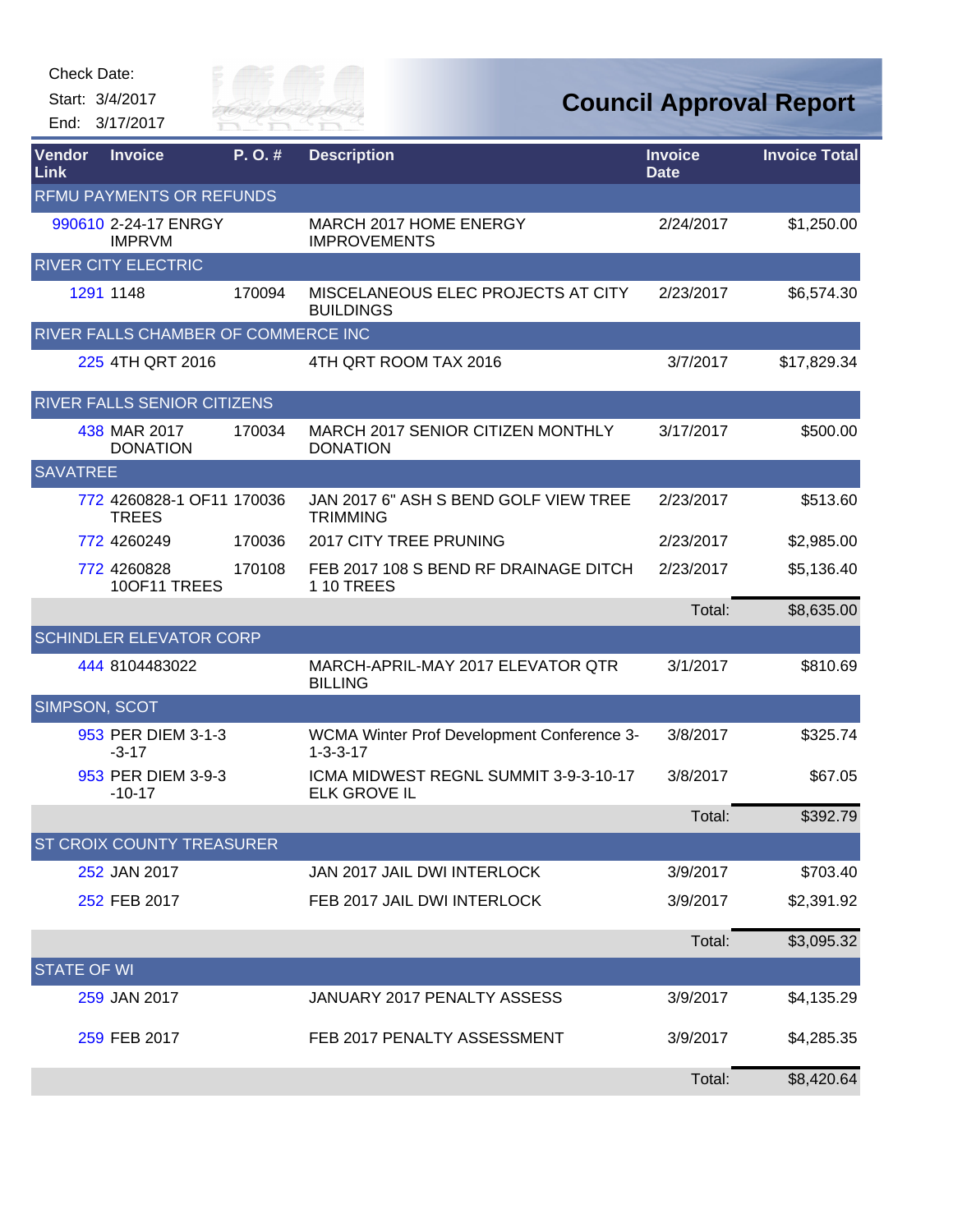| Check Date: |  |
|-------------|--|
|-------------|--|

Start: 3/4/2017

End: 3/17/2017



| <b>Vendor</b><br>Link  | <b>Invoice</b>                               | P.O.#  | <b>Description</b>                                      | <b>Invoice</b><br><b>Date</b> | <b>Invoice Total</b> |
|------------------------|----------------------------------------------|--------|---------------------------------------------------------|-------------------------------|----------------------|
|                        | STATE OF WI - DEPT OF TRANSPORTATION         |        |                                                         |                               |                      |
|                        | 219 FEB-17<br><b>DUPLICATE</b><br><b>REG</b> |        | FEB 2017 DUPLICATE REGISTRATION FOR<br>2012 CHEV MALI   | 2/20/2017                     | \$2.00               |
|                        | <b>STEVENS ENGINEERS</b>                     |        |                                                         |                               |                      |
|                        | 791 10903                                    | 160149 | LK GRG TRL FMLY FRSH TO WALNUT ST 1-<br>21-17-2-18-17   | 2/28/2017                     | \$7,293.00           |
|                        | STUART C IRBY TOOL AND SAFETY                |        |                                                         |                               |                      |
|                        | 156 S010040279.00 170067<br>1                |        | FEB 2017 ELECTRIC INVERNTORY                            | 2/13/2017                     | \$35,288.40          |
|                        | <b>SYLVANDER HEATING INC</b>                 |        |                                                         |                               |                      |
|                        | 15 71355                                     |        | 1-20-17 AMBULANCE RELAY REPLACEMENT                     | 2/9/2017                      | \$322.73             |
|                        | THREE RIVERS PIANO SERVICE                   |        |                                                         |                               |                      |
|                        | 2776 17-010                                  |        | FEB 2017 RFPL PIANO<br>MAINTENANCE/TUNING               | 2/3/2017                      | \$103.00             |
|                        |                                              |        | UNEMPLOYMENT INSURANCE-DEPT OF WORKFORCE DEV            |                               |                      |
|                        | 277 8246853                                  |        | FEB 2017 UNEMPLOYMENT BENEFIT<br><b>CHARGES</b>         | 3/3/2017                      | \$1,731.35           |
|                        | <b>US BANK NATIONAL ASSOC</b>                |        |                                                         |                               |                      |
|                        | 284 FEB 2017 P<br><b>CARDS</b>               |        | FEB 2017 PURCHASE CARD<br><b>TRANSACTIONS STATEMENT</b> | 2/27/2017                     | \$137,751.46         |
|                        | <b>VERSA VEND VENDING</b>                    |        |                                                         |                               |                      |
|                        | 1205 2114:012289                             |        | CITY HALL COFFEE SUPPLIES                               | 1/23/2017                     | \$70.00              |
|                        | 1205 2114:014117                             |        | FEB 2017 COFFEE                                         | 2/22/2017                     | \$70.00              |
|                        |                                              |        |                                                         | Total:                        | \$140.00             |
|                        | <b>VIBRANT HEALTH FAMILY CLINICS</b>         |        |                                                         |                               |                      |
|                        | 790 2-24-17                                  |        | FEB 2017 OCCUPATIONAL HEALTH<br><b>SERVICES</b>         | 2/24/2017                     | \$963.00             |
|                        | VIKING ELECTRIC SUPPLY INC                   |        |                                                         |                               |                      |
|                        | 750 S000184507.00<br>1                       |        | FEB 2017 PARKS/CITY HALL LIGHTING<br><b>MAINTENANCE</b> | 2/23/2017                     | \$121.80             |
| <b>WESTHUIS, KEVIN</b> |                                              |        |                                                         |                               |                      |
|                        | 305 PER DIEM 3-10-<br>17                     |        | ASSET MGMT WTR/WWTP 3-13 TO 3-16-17<br><b>MADISON</b>   | 3/10/2017                     | \$206.50             |
|                        | <b>WI DEPT OF JUSTICE</b>                    |        |                                                         |                               |                      |
|                        | 422 JAN 2017<br>L4801T                       |        | JAN 2017 10 RECORD CHECKS                               | 1/31/2017                     | \$70.00              |
|                        | WI STATE LABORATORY OF HYGIENE               |        |                                                         |                               |                      |
|                        | 330 494687                                   |        | FEB 2017 FLUORIDE CHEMICALS                             | 2/28/2017                     | \$50.00              |